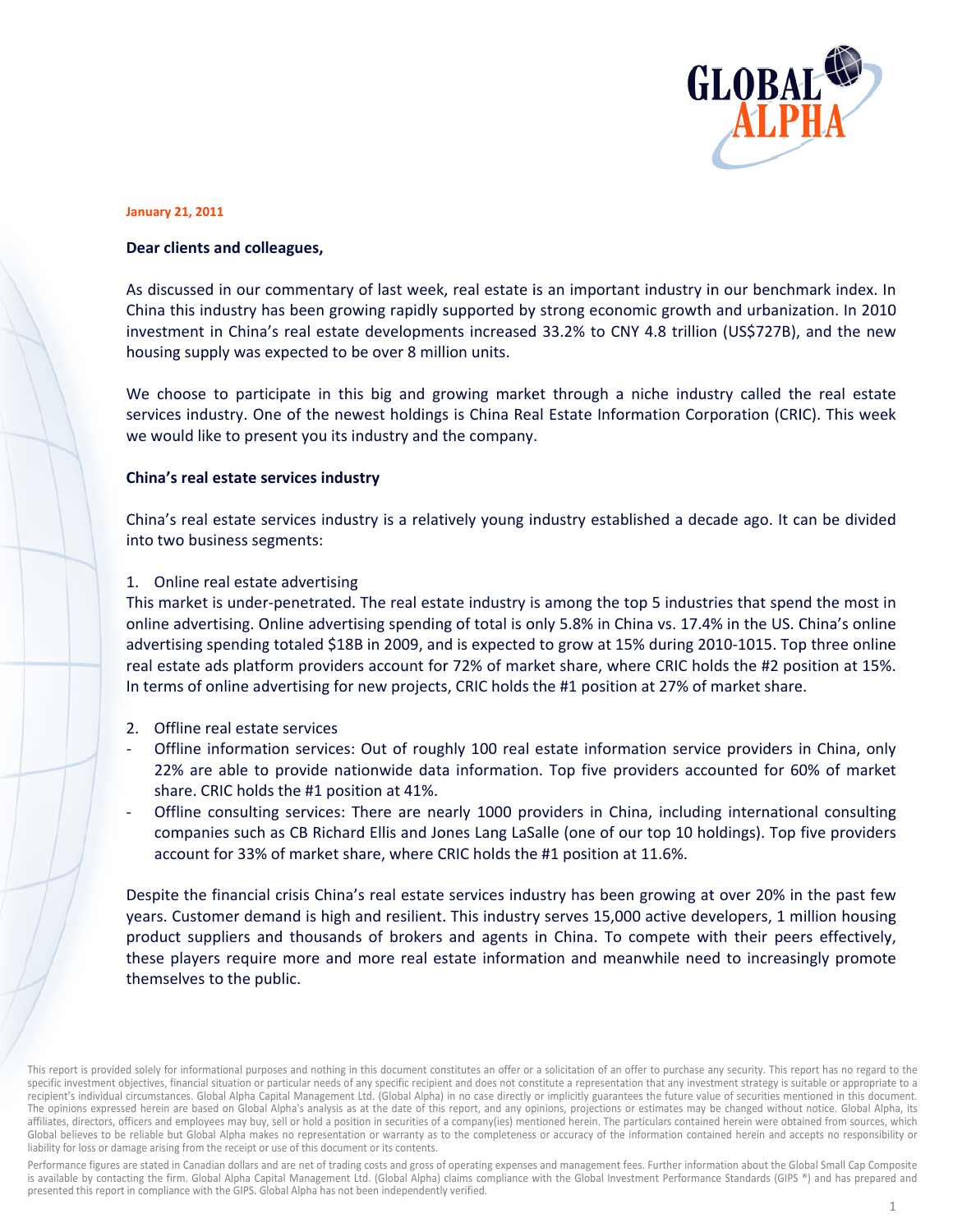

The Frost and Sullivan Report 2009 forecasted that by 2013 China's real estate services industry revenue would reach CNY 10B (US\$1.5B). This means that over the next three years the online real estate advertising industry would grow at a CAGR of 23% and the offline services industry at 24%.

## China Real Estate Information Corporation (CRIC US - US\$8.60)

www.cric.com

# **Business Overview**

CRIC is a US-listed Chinese company providing a range of real estate information and consulting services in China. Its customers are mainly real estate developers, brokers, and agents. Its business covers 120 cities. It is the exclusive partner of Sina and Baidu for online real estate advertising.

Two business segments:

- 1. Offline real estate services: 60% of total revenue. Key services include subscription-based information, customized consulting, and advertising.
- 2. Online real estate websites: 40% of total revenue.

### **History**

The company was originally founded in 2001 as a unit of E-House, a real estate services provider in China. In 2008, it joined forces with Sina by merging with Sina Leju, the online real estate website of Sina. The shareholder structure is E-house 50%, Sina 33%, and public 15%.

### **Management**

Very experienced management team. Co-chairman/CEO Mr. Xin Zhou is co-founder of E-House. Co-chairman Mr. Charles Chao is CEO of Sina.

### **Market Data**

Market Cap U\$1.2B, no debt, cash \$313M, fwd p/e (12/2011) 14.5x, fwd ev/ebitda (12/2011) 9.85x, gross margin 75%, profit margin 14%, one-year return -7%.

### **Competitive advantages**

- Proprietary real estate database: the most comprehensive real estate data source in China. The database contains over 10 years' data on project details, stats, news, and maps, etc.
- Long-term stable relationship with major developers: It serves 85% of top 100 developers.
- Exclusive alliance with Sina and Baidu.

### **Competition**

In the online business Soufun and Sohu Focus are the main competitors. There are many players in the offline business but no major competitors.

This report is provided solely for informational purposes and nothing in this document constitutes an offer or a solicitation of an offer to purchase any security. This report has no regard to the specific investment objectives, financial situation or particular needs of any specific recipient and does not constitute a representation that any investment strategy is suitable or appropriate to a recipient's individual circumstances. Global Alpha Capital Management Ltd. (Global Alpha) in no case directly or implicitly guarantees the future value of securities mentioned in this document. The opinions expressed herein are based on Global Alpha's analysis as at the date of this report, and any opinions, projections or estimates may be changed without notice. Global Alpha, its affiliates, directors, officers and employees may buy, sell or hold a position in securities of a company(ies) mentioned herein. The particulars contained herein were obtained from sources, which Global believes to be reliable but Global Alpha makes no representation or warranty as to the completeness or accuracy of the information contained herein and accepts no responsibility or liability for loss or damage arising from the receipt or use of this document or its contents.

Performance figures are stated in Canadian dollars and are net of trading costs and gross of operating expenses and management fees. Further information about the Global Small Cap Composite is available by contacting the firm. Global Alpha Capital Management Ltd. (Global Alpha) claims compliance with the Global Investment Performance Standards (GIPS ®) and has prepared and presented this report in compliance with the GIPS. Global Alpha has not been independently verified.